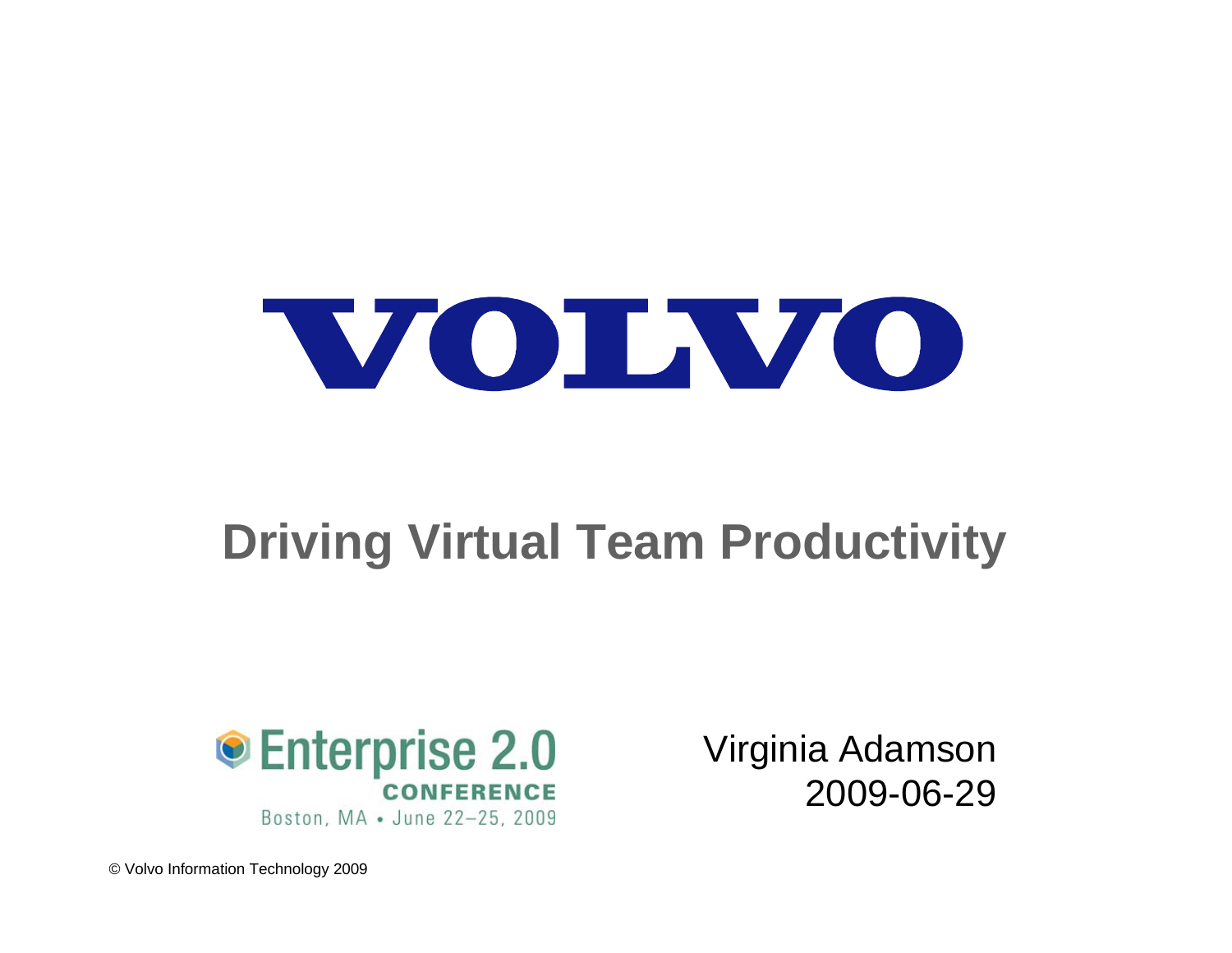### **Driving Collaboration Productivity** With teams spread around the World, how can we be more effective?

### **Volvo Global Statistics**

### **Global Footprint**

- Operating Markets: 180 Countries
	- Production Facilities: 19 Countries

### **Workforce**

- 
- Global Workforce: 120,000
- Information Workers: 60,000

### **Necessary, but Insufficient Necessary, but Insufficient**

"While our governing CIOs were happy "While our governing CIOs were happy with the innovation we've provided with the innovation we've provided through tools, they asked us to stop through tools, they asked us to stop focusing on the next rollout and start focusing on the next rollout and start supporting team effectiveness." supporting team effectiveness."

> Jay Parker Jay Parker Director, Solution Planning Director, Solution Planning and Development and Development Volvo Information Technology Volvo Information Technology

Source: Volvo Information Technology; NetAge, Inc.; Corporate Executive Board research.

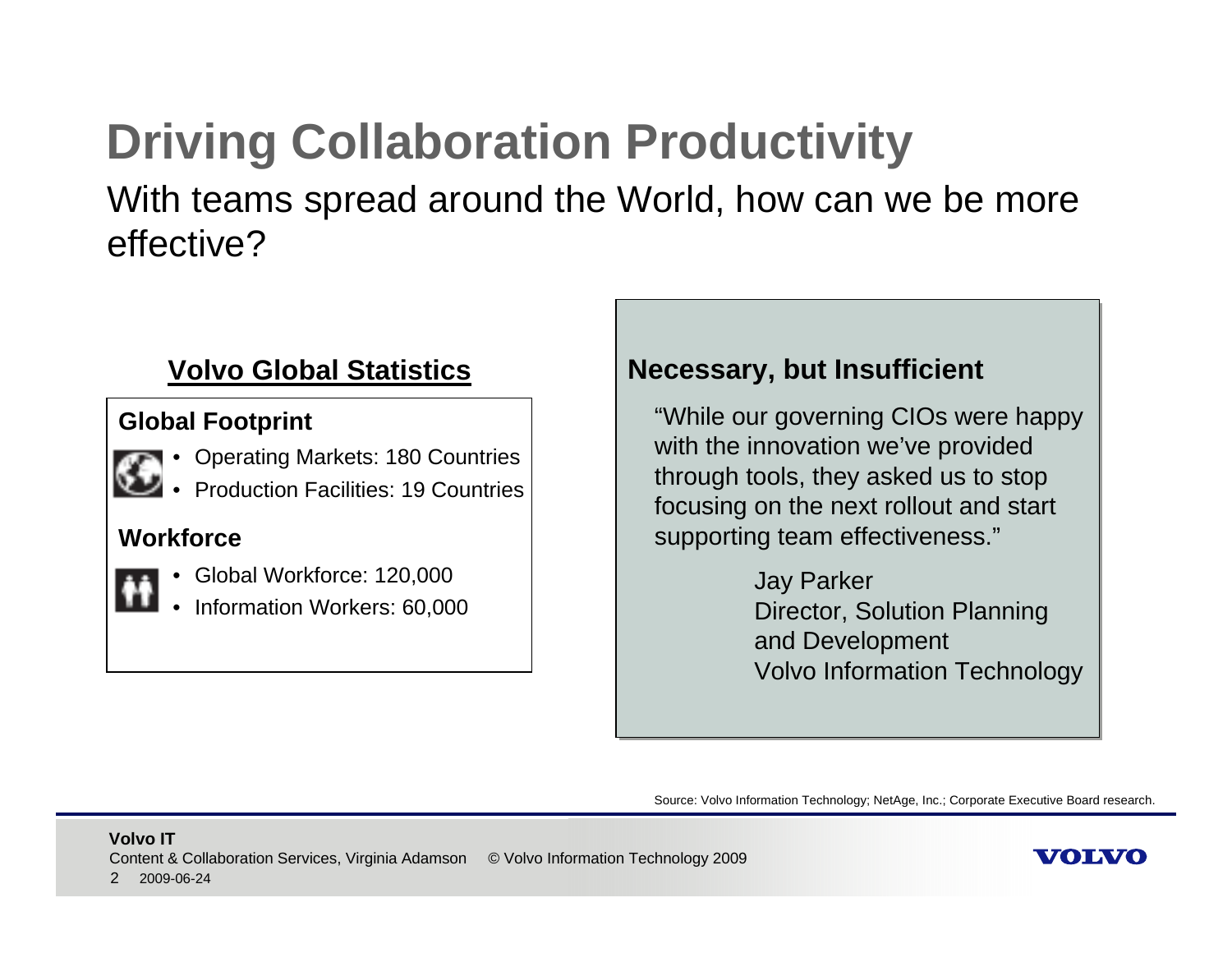## **Improving Effectiveness of Virtual Teams** Volvo IT adapted NetAge's methodology then formed a Collaboration Services group



### **Mission**

Assist teams with establishing effective ways of communicating and collaborating to reach business objectives

### **Skills**

- Knowledge of virtual teams methodology
- Facilitation
- Business consulting
- Knowledge of collaboration tools
- Project management

### **Members**

• Eight consultants located around the world

Source: Volvo Information Technology; NetAge, Inc.; Corporate Executive Board research.

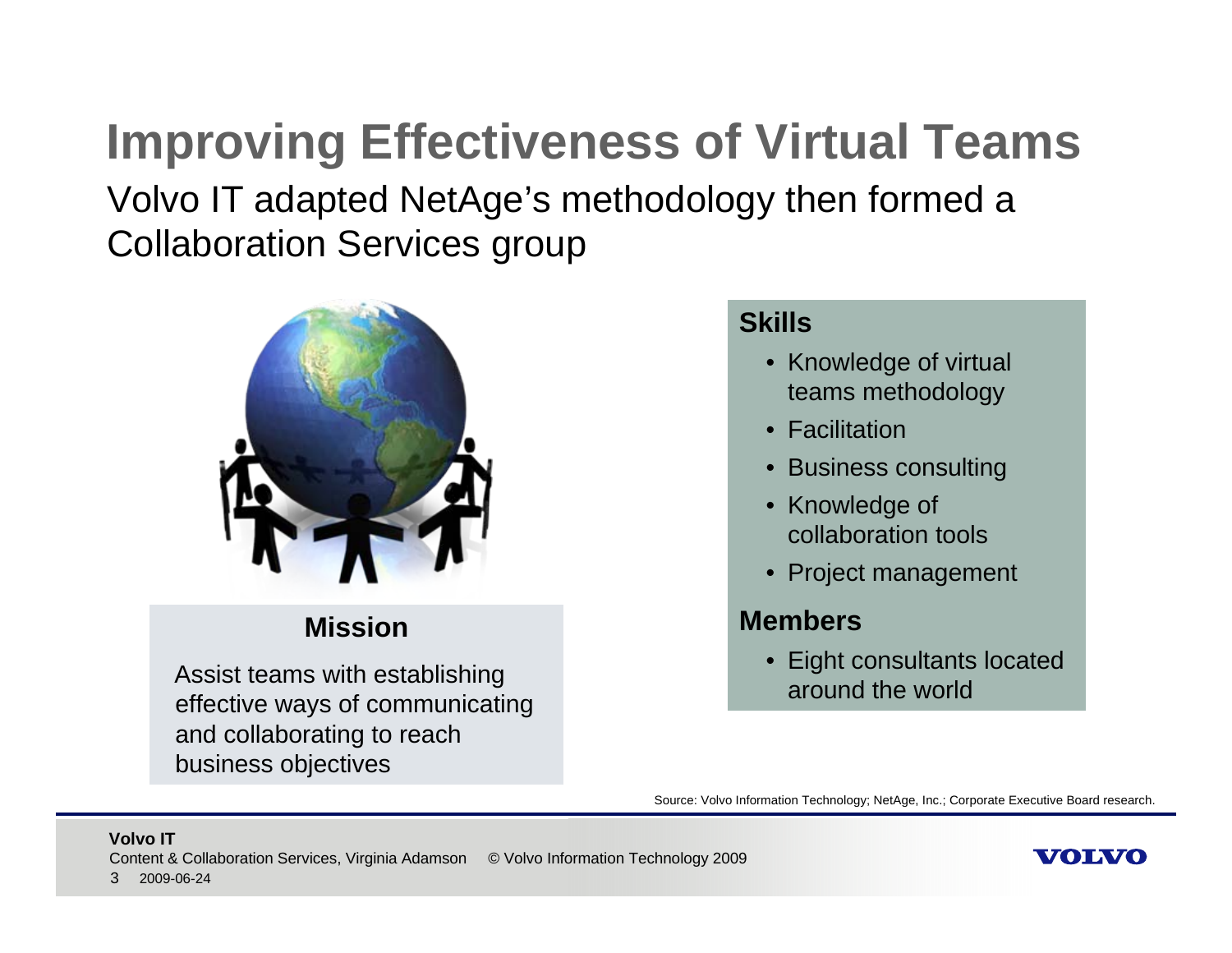## **Improving Effectiveness of Virtual Teams** Components of Volvo's Virtual Team Consulting Engagements



Virtual Team Effectiveness Assessment



Effectiveness Gap Analysis



Team-Based SharePoint Design



Ongoing Benefits Tracking

Source: Volvo Information Technology; NetAge, Inc.; Corporate Executive Board research.

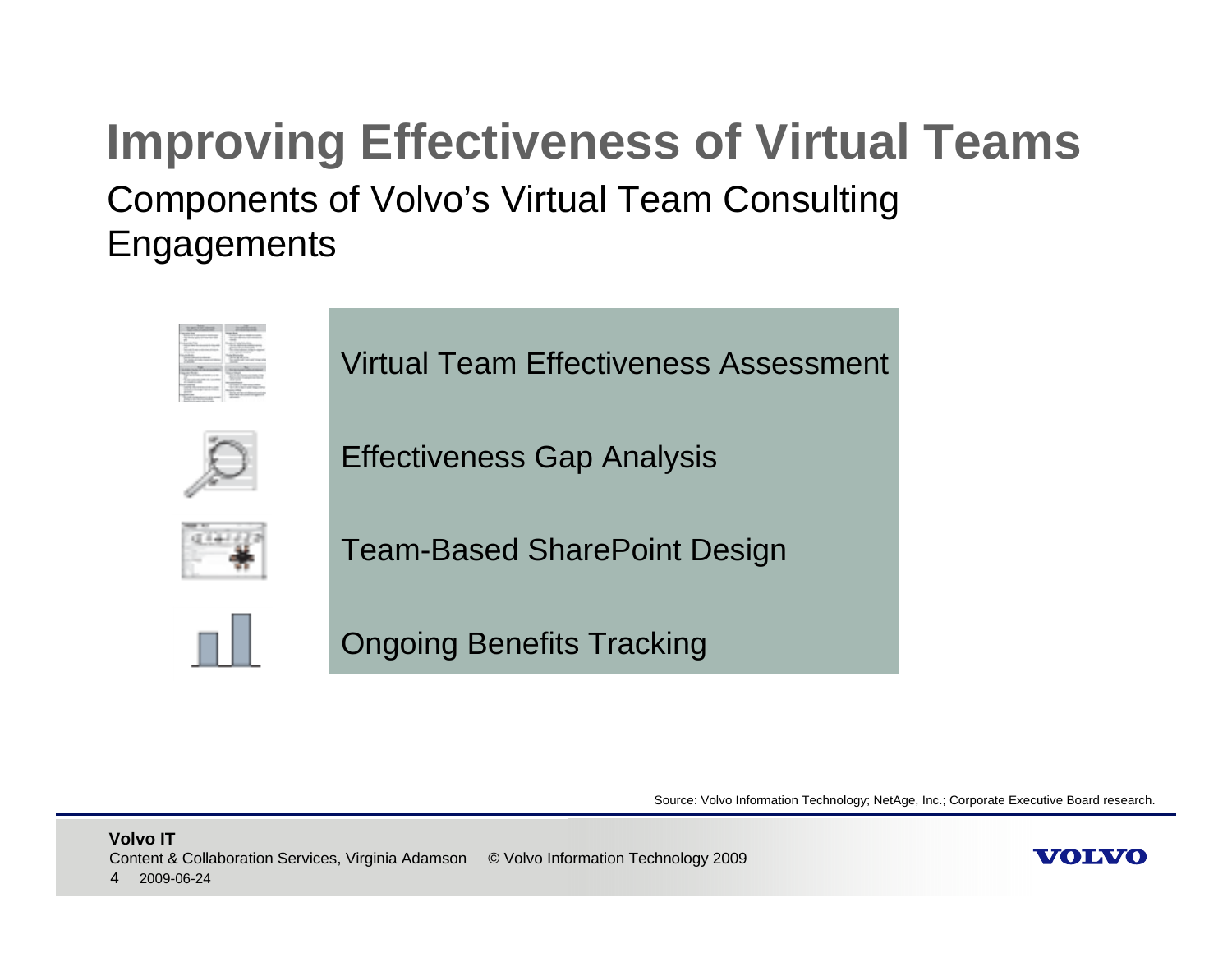## **Virtual Team Effectiveness Assessment**

### Measuring Teams, Not Tools

#### Purpose

How aligned is the team's understanding of goals, actions, and expected results?

#### **Cooperative Goals**

- . Everyone has the same picture of overall purpose
- · Team discusses, agrees, and reviews clear, simple goals

#### Interdependent Tasks

- . Everyone follows the same process for doing similar work
- Team looks for ways to interconnect and improve work processes

#### **Concrete Results**

- Everyone understands the deliverables
- Team develops and reviews measures and milestones for deliverables

#### People

How familiar is the team with roles and responsibilities?

#### **Independent Members**

- \* People have the freedom and flexibility to do their work
- The team continuously clarifies roles, responsibilities and competencies needed

#### Shared Leadership

- Leadership widely distributed and shifts as needed • Individuals are encouraged to lead and to follow as
- appropriate

#### **Integrated Levels**

- Key system interdependencies are clearly articulated (looking up, down and across boundaries)
- People are encouraged to talk across levels



#### cultural calendar **Interrelated Projects**

- Task timelines are collaboratively established
- Team is able to adapt to rapidly changing conditions

#### **Awareness of Phase**

- Team has clear view of its lifecycle and current phase
- People discuss team processes and suggestions for improvements



WOINZO

 $33 - 54$ 

**Operational Consensus** 

Focus on methods of work and time lines

 $1 - 32$ 

Chaos

No shared understanding of objectives or contributions of individual team members

Virtual Team Effectiveness Assessment. © 2009 NetAge, Inc. Source: Volvo Information Technology; NetAge, Inc.; Corporate Executive Board research.

#### **Volvo IT**

Content & Collaboration Services, Virginia Adamson © Volvo Information Technology 2009

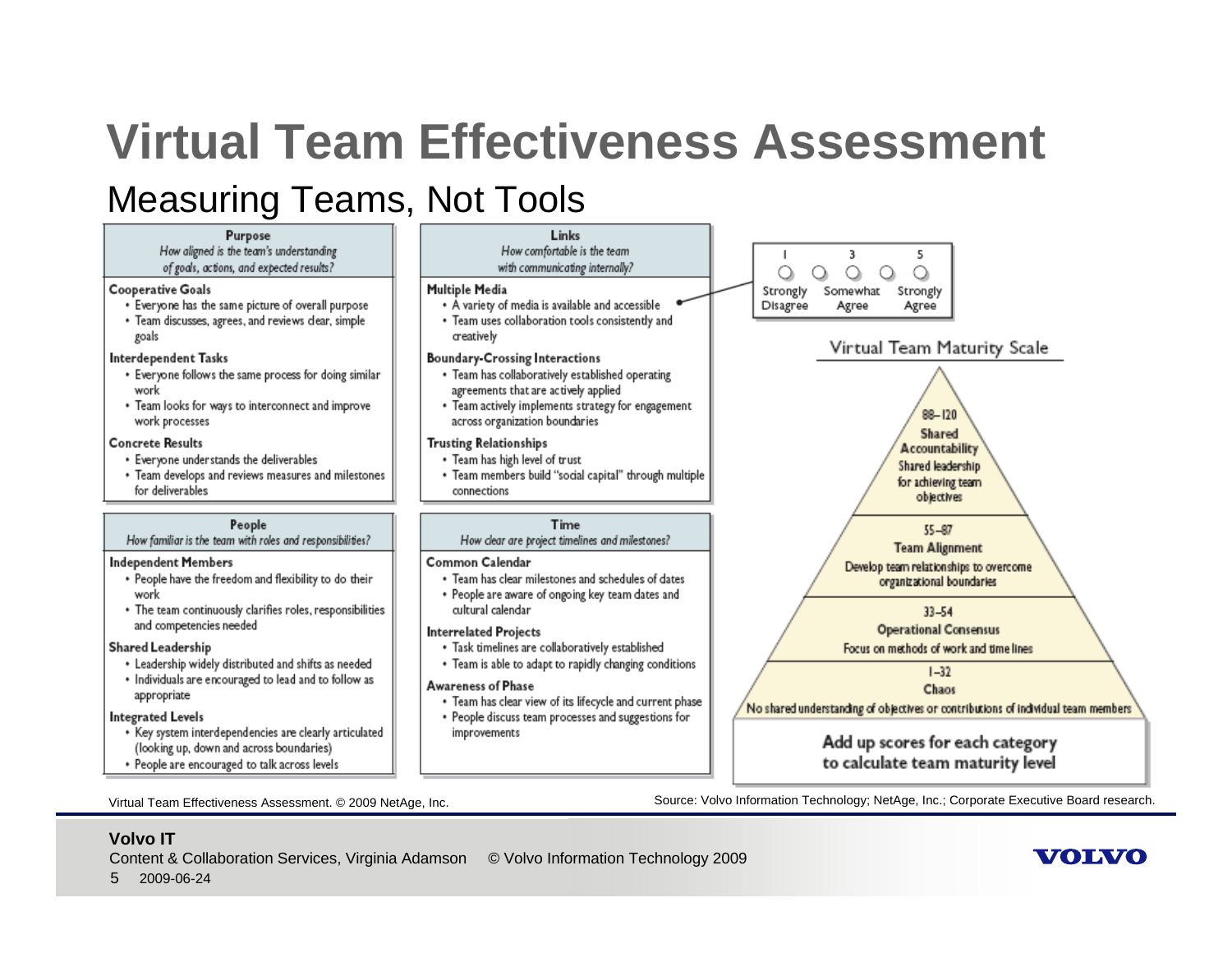## **Effectiveness Gap Analysis** Finding Focused Collaboration Solutions



#### **Volvo IT**

Content & Collaboration Services, Virginia Adamson © Volvo Information Technology 2009

#### 62009-06-24

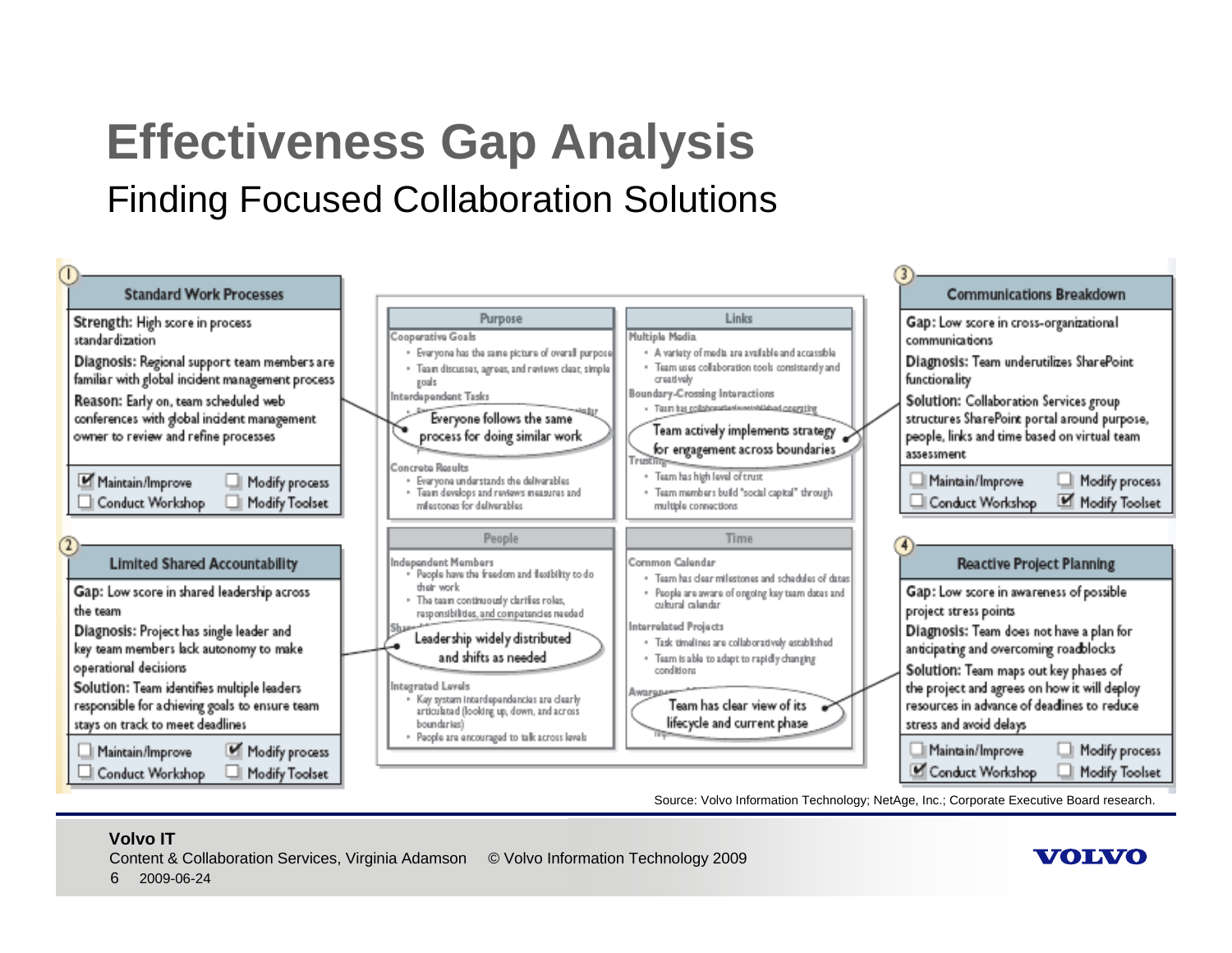## **Team-Based SharePoint Design** Organizing Workspace Around the Team



Source: Volvo Information Technology; NetAge, Inc.; Corporate Executive Board research.

VOLVO

#### **Volvo IT**

Content & Collaboration Services, Virginia Adamson © Volvo Information Technology 2009

#### 72009-06-24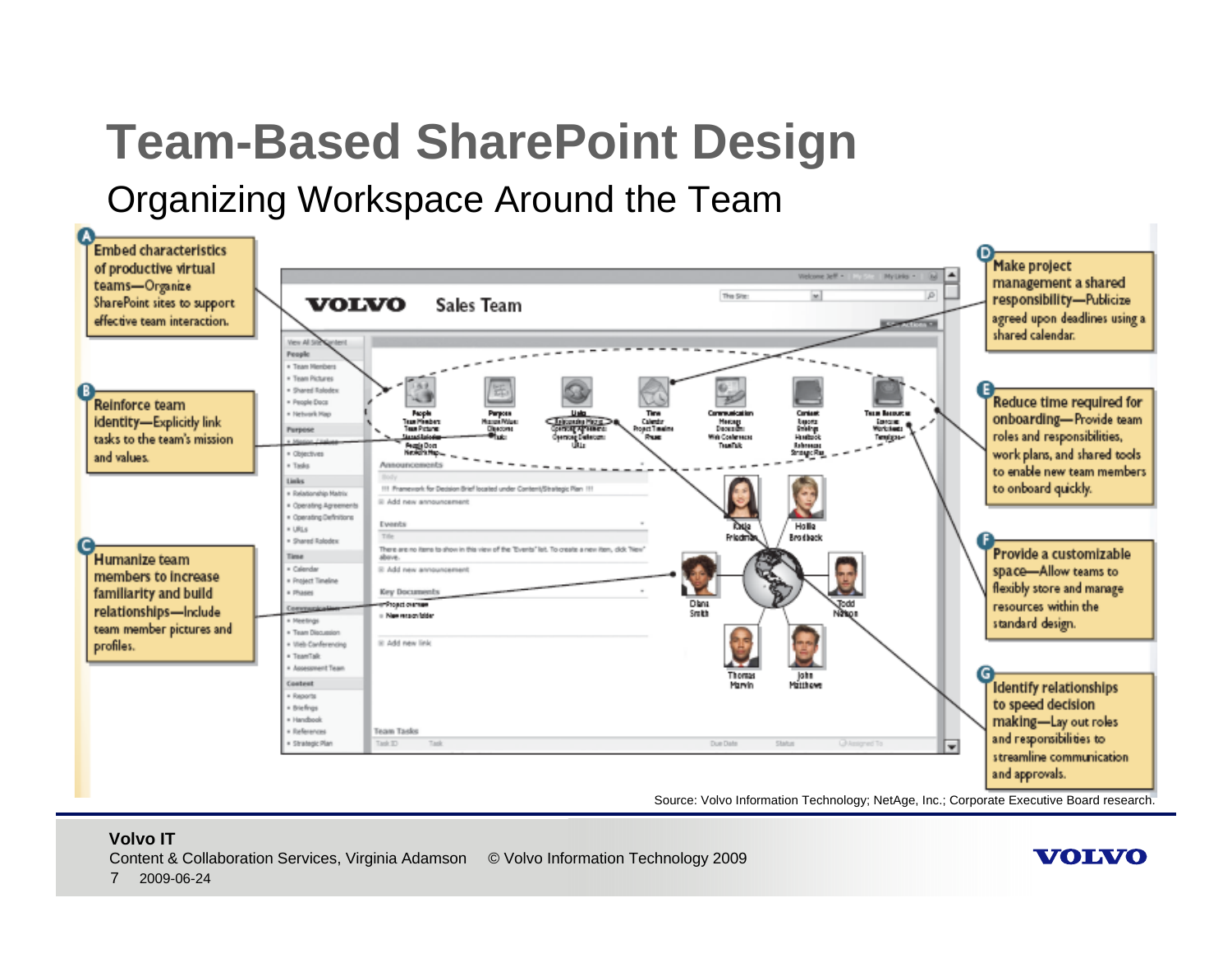# **On-going Benefits Tracking**

### Measuring the Unmeasurable

### **Traditional Metrics**

#### **Team-Based Productivity Measurement** Individual Performance Measurement Individual Performance Evaluations Performance Review **Mrtual Teams** Virtual Team Effectiveness Assessment Virtual Team Staff Effectiveness Index Ф 化二价 Across All Teams Limitation: Advantage: Focuses on individual performance rather than team productivity Focus training and development efforts on improving group productivity



Source: Volvo Information Technology; NetAge, Inc.; Corporate Executive Board research.

VOLVO

**Virtual Team Effectiveness Metrics**

#### **Volvo IT**

Content & Collaboration Services, Virginia Adamson © Volvo Information Technology 2009

82009-06-24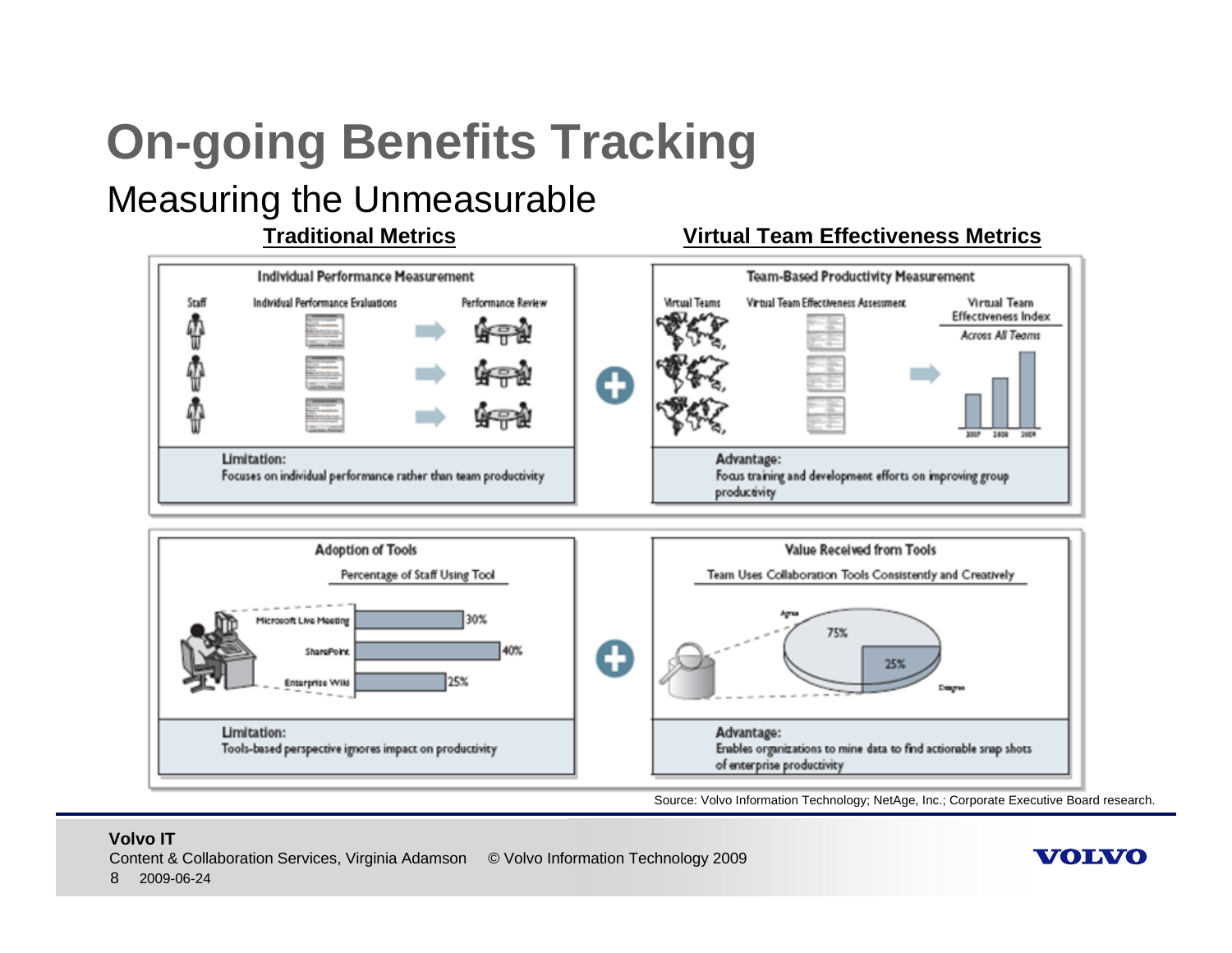## **Results**Cost, Efficiency & Effectiveness Benefits

Reductions in Travel Engineering Team 2006-2007



#### Average Travel Cost for Team Meetings

Product Support Team 2006-2007



#### **Unlocking Full Value**

"Until individuals learn how to work together as a cohesive team, they cannot fully take advantage of the tools provided. Virtual teams are eager to become more efficient and are requesting training. In fact, business demand allows the Collaboration Services group to be a self-sustaining program."

> Virginia Adamson Senior Business Consultant Volvo Information Technology

> > WOINZO

Source: Volvo Information Technology; NetAge, Inc.; Corporate Executive Board research.

#### **Volvo IT**

2009-06-24

9

Content & Collaboration Services, Virginia Adamson © Volvo Information Technology 2009